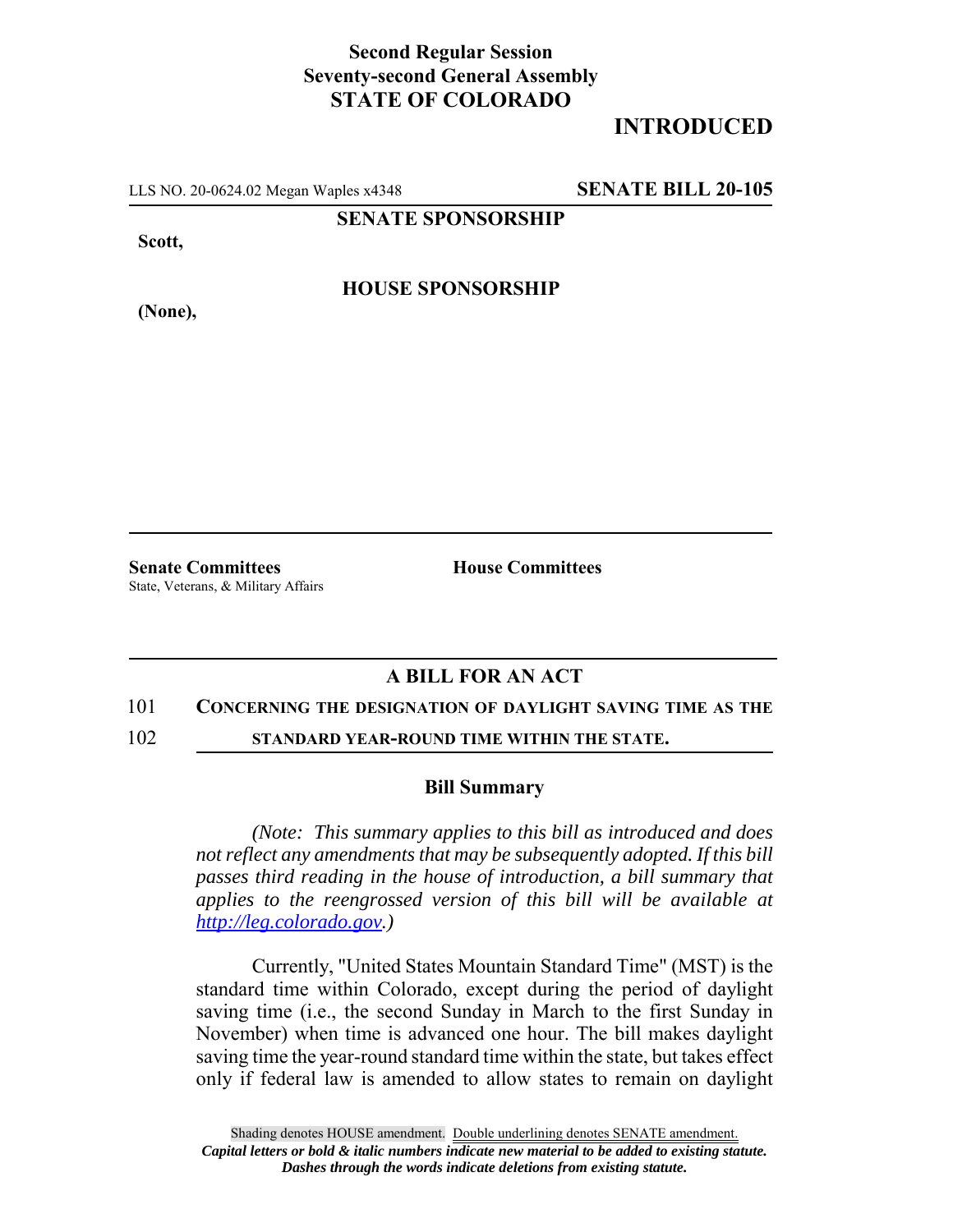saving time year round.

*Be it enacted by the General Assembly of the State of Colorado:*

 **SECTION 1.** In Colorado Revised Statutes, 2-4-109, **amend** (2); and **repeal** (1) as follows:

 **2-4-109. Standard time - daylight saving time.** (1) The standard time within the state except as provided in subsection (2) of this section, is that which is now known and designated by act of congress as "United States Mountain Standard Time".

 (2) From two o'clock antemeridian on the second Sunday of March, until two o'clock antemeridian on the first Sunday of November, or such other times and days as may, from time to time, be designated by 11 act of congress, the standard time in this state so established shall be 12 THROUGHOUT THE YEAR IS one hour in advance of LATER THAN the standard time now known AND DESIGNATED BY ACT OF CONGRESS as "United States Mountain Standard Time". SUCH TIME SHALL NOT BE ADVANCED PURSUANT TO 15 U.S.C. SEC. 260a (a).

 **SECTION 2. Act subject to petition - effective date - applicability.** (1) This act takes effect as set forth in subsection (2) of this section; except that, if a referendum petition is filed pursuant to section 1 (3) of article V of the state constitution against this act or an item, section, or part of this act within the ninety-day period after final adjournment of the general assembly, then the act, item, section, or part will not take effect unless approved by the people at the general election to be held in November 2020 and, in such case, will take effect as set forth in subsection (2) of this section, or on the date of the official declaration of the vote thereon by the governor, whichever is later.